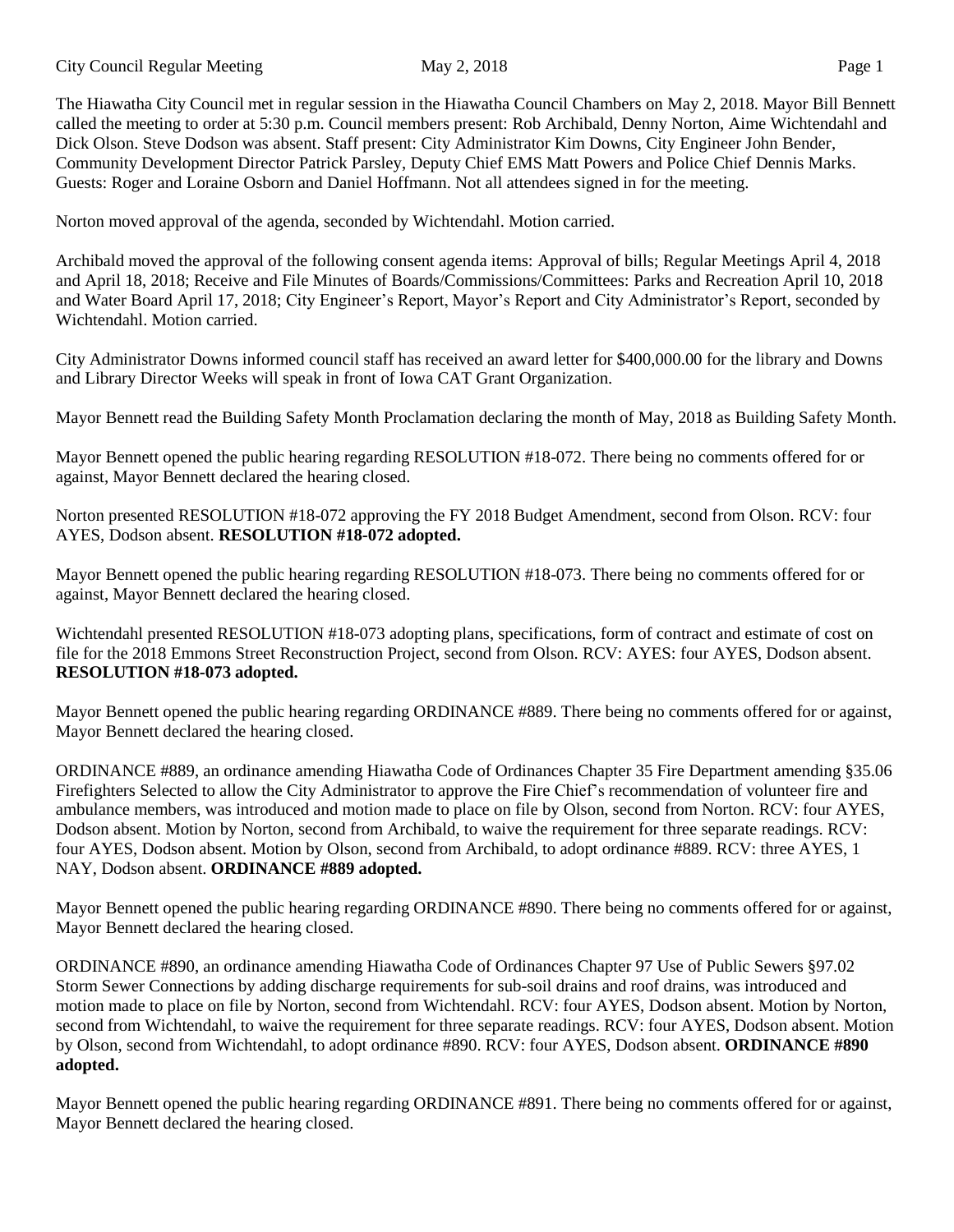City Council Regular Meeting May 2, 2018 Page 2

ORDINANCE #891, an ordinance amending Hiawatha Code of Ordinances Chapter 155 Building Code to update to the 2018 International Code, was introduced and motion made to place on file by Archibald, second from Norton. RCV: four AYES, Dodson absent. Motion by Wichtendahl, second from Archibald, to waive the requirement for three separate readings. RCV: four AYES, Dodson absent. Motion by Olson, second from Wichtendahl, to adopt ordinance #891. RCV: four AYES, Dodson absent. **ORDINANCE #891 adopted.**

Mayor Bennett opened the public hearing regarding ORDINANCE #892. Community Development Director Parsley noted a change in the original document referencing the uniform plumbing code; need to adopt state code by law. There being no additional comments offered for or against, Mayor Bennett declared the hearing closed.

ORDINANCE #892, an ordinance amending Hiawatha Code of Ordinances Chapter 156 Plumbing Code to update to the 2018 International Code, was introduced and motion made to place on file by Wichtendahl, second from Archibald. RCV: four AYES, Dodson absent. Motion by Norton, second from Archibald, to waive the requirement for three separate readings. RCV: four AYES, Dodson absent. Motion by Olson, second from Wichtendahl, to adopt ordinance #892. RCV: four AYES, Dodson absent. **ORDINANCE #892 adopted.**

Mayor Bennett opened the public hearing regarding ORDINANCE #893. Parsley noted this is adoption of the 2017 International Code; it is one year behind the other codes. There being no additional comments offered for or against, Mayor Bennett declared the hearing closed.

ORDINANCE #893, an ordinance amending Hiawatha Code of Ordinances Chapter 157 Electrical Code to update to the 2017 International Code, was introduced and motion made to place on file by Norton, second from Wichtendahl. RCV: four AYES, Dodson absent. Motion by Norton, second from Archibald, to waive the requirement for three separate readings. RCV: four AYES, Dodson absent. Motion by Olson, second from Wichtendahl, to adopt ordinance #893. RCV: four AYES, Dodson absent. **ORDINANCE #893 adopted.**

Mayor Bennett opened the public hearing regarding ORDINANCE #894. There being no comments offered for or against, Mayor Bennett declared the hearing closed.

ORDINANCE #894, an ordinance amending Hiawatha Code of Ordinances Chapter 158 Mechanical Code to update to the 2018 International Code, was introduced and motion made to place on file by Norton, second from Archibald. RCV: four AYES, Dodson absent. Motion by Norton, second from Wichtendahl, to waive the requirement for three separate readings. RCV: four AYES, Dodson absent. Motion by Olson, second from Wichtendahl, to adopt ordinance #894. RCV: four AYES, Dodson absent. **ORDINANCE #894 adopted.**

Mayor Bennett opened the public hearing regarding ORDINANCE #895. There being no comments offered for or against, Mayor Bennett declared the hearing closed.

ORDINANCE #895, an ordinance amending Hiawatha Code of Ordinances Chapter 159 Board of Appeals to allow more than seven members, reference a fee schedule and clarify authority over rental licensure, was introduced and motion made to place on file by Norton, second from Archibald. RCV: four AYES, Dodson absent. Motion by Norton, second from Archibald, to waive the requirement for three separate readings. RCV: four AYES, Dodson absent. Motion by Olson, second from Archibald, to adopt ordinance #895. RCV: four AYES, Dodson absent. **ORDINANCE #895 adopted.**

Mayor Bennett opened the public hearing regarding ORDINANCE #896. There being no comments offered for or against, Mayor Bennett declared the hearing closed.

ORDINANCE #896, an ordinance amending Hiawatha Code of Ordinances Chapter 160 Fire Code to update to the 2018 International Code, was introduced and motion made to place on file by Norton, second from Archibald. RCV: four AYES, Dodson absent. Motion by Norton, second from Archibald, to waive the requirement for three separate readings. RCV: four AYES, Dodson absent. Motion by Wichtendahl, second from Archibald, to adopt ordinance #896. RCV: four AYES, Dodson absent. **ORDINANCE #896 adopted.**

Mayor Bennett opened the public hearing regarding ORDINANCE #897. There being no comments offered for or against, Mayor Bennett declared the hearing closed.